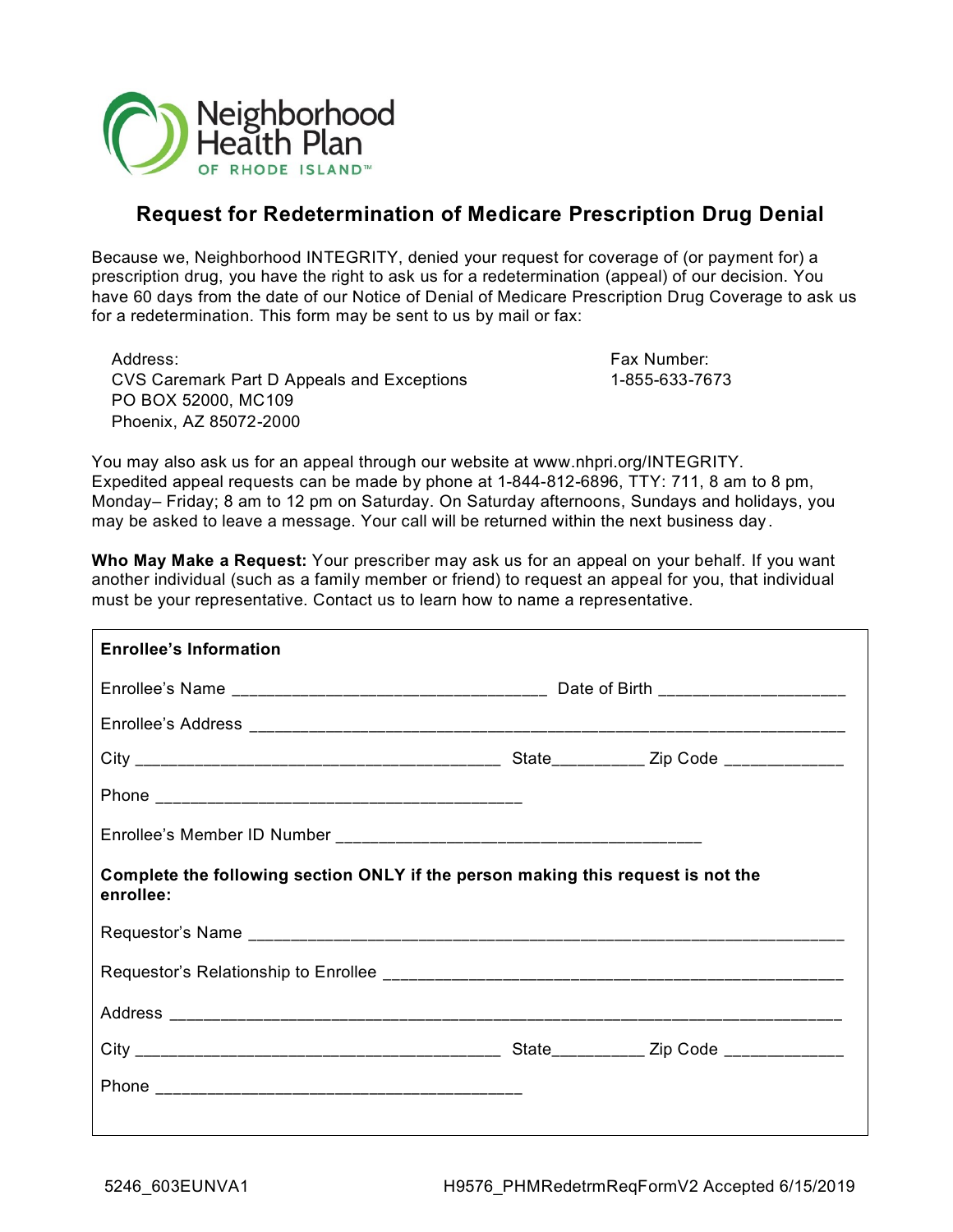#### **Representation documentation for appeal requests made by someone other than enrollee or the enrollee's prescriber:**

**Attach documentation showing the authority to represent the enrollee (a completed Authorization of Representation Form CMS-1696 or a written equivalent) if it was not submitted at the coverage determination level. For more information on appointing a representative, contact your plan or 1-800-Medicare, 24 hours a day, 7 days a week. TTY users call: 1-877-486-2048**

**Prescription drug you are requesting**:

| Strength/quantity/dose: __________________<br>Name of Drug: ____________________________ |                    |                          |
|------------------------------------------------------------------------------------------|--------------------|--------------------------|
| Have you purchased the drug pending appeal?                                              | $\Box$ Yes<br>□ No |                          |
| If "Yes": Date purchased:                                                                | Amount paid: \$    | (attach copy of receipt) |
| Name and telephone number of pharmacy:                                                   |                    |                          |

| <b>Prescriber's Information</b> |                                         |
|---------------------------------|-----------------------------------------|
|                                 |                                         |
|                                 |                                         |
|                                 | State___________ Zip Code _____________ |
|                                 |                                         |
|                                 |                                         |

#### **Important Note: Expedited Decisions**

If you or your prescriber believe that waiting 7 days for a standard decision could seriously harm your life, health, or ability to regain maximum function, you can ask for an expedited (fast) decision. If your prescriber indicates that waiting 7 days could seriously harm your health, we will automatically give you a decision within 72 hours. If you do not obtain your prescriber's support for an expedited appeal, we will decide if your case requires a fast decision. You cannot request an expedited appeal if you are asking us to pay you back for a drug you already received.

## ☐**CHECK THIS BOX IF YOU BELIEVE YOU NEED A DECISION WITHIN 72 HOURS. (if you**

## **have a supporting statement from your prescriber, attach it to this request).**

**Please explain your reasons for appealing.** Attach additional pages, if necessary. Attach any additional information you believe may help your case, such as a statement from your prescriber and relevant medical records. You may want to refer to the explanation we provided in the Notice of Denial of Medicare Prescription Drug Coverage and have your prescriber address the Plan's coverage criteria, if available, as stated in the Plan's denial letter or in other Plan documents. Input from your prescriber will be needed to explain why you cannot meet the Plan's coverage criteria and/or why the drugs required by the Plan are not medically appropriate for you.